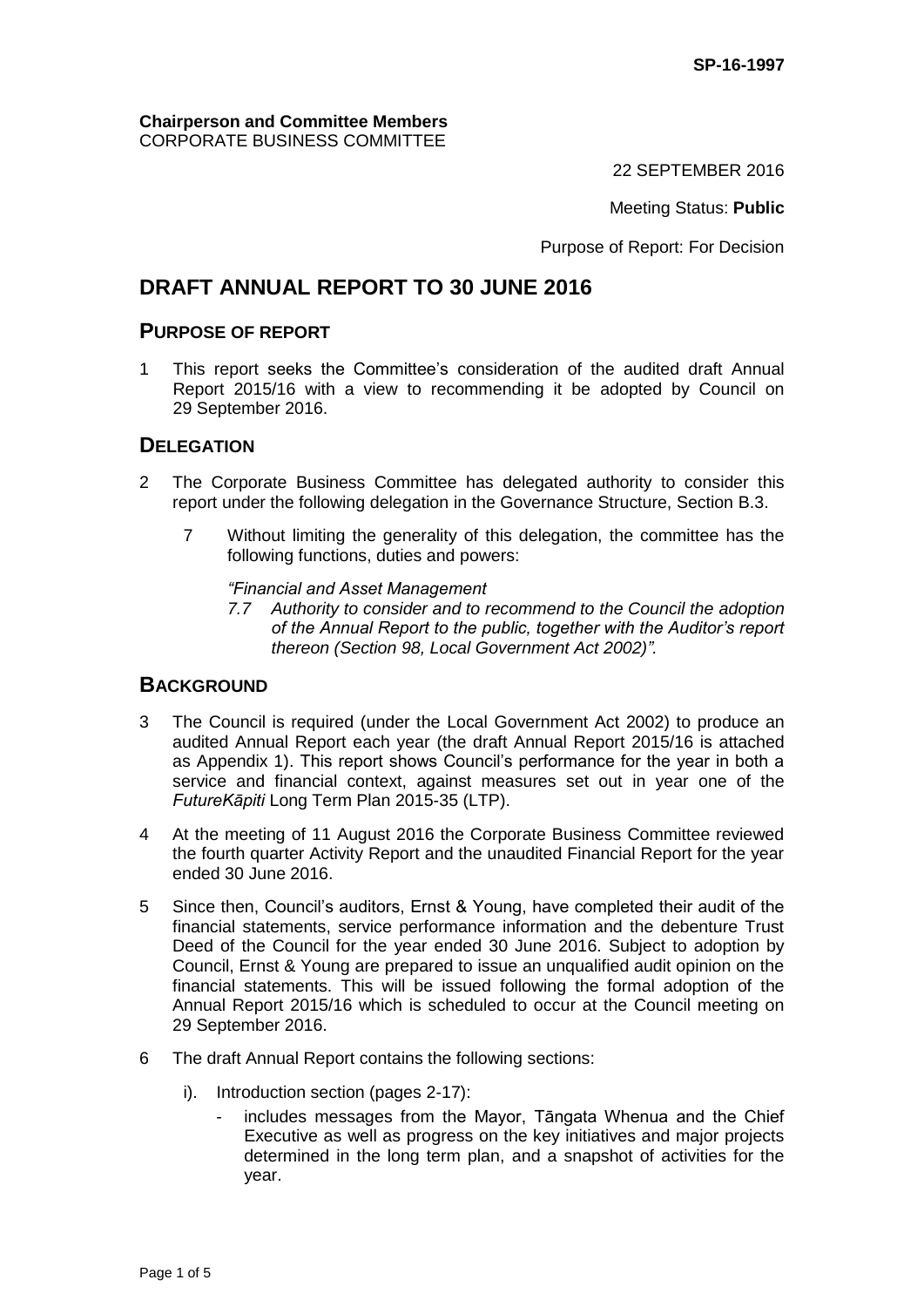- it also includes a concise financial overview which provides a summary of the major aspects of the Council's financial management and results for the year.
- ii). Our activities and services (pages 19-87):
	- presents commentary on significant developments over the year, key performance indicator outcomes and a financial summary for each of the 13 activities.
- iii). Finance and revenue (pages 89-144):
	- presents all the key financial information, the accompanying explanatory notes, the disclosure statement and the auditor's report.
- iv). Other information (pages 145-154):
	- includes information about the governance structure, meeting attendance, contact details for elected members and the organisation structure.

# Changes from last year's report

- 7 There are only two changes to the structure of this year's Annual Report. These are outlined below.
- 8 The *Plan on a page* has been included as presented in the Long term plan (see page 11 of the draft Annual report), to remind readers of the key initiatives and major projects we committed to as part of the Long term plan and to present the key parameters on the financial strategy.
- 9 A short section providing progress on the key initiatives and major projects adopted in the Long term plan has been included (see pages 12-13 of the draft Annual Report). This is a brief outline only, further details on progress achieved for these initiatives and projects is included in the activity sections of the Annual Report where relevant.

#### **Overview**

#### **Achievements**

- 10 The draft Annual Report highlights the most significant achievements for the year in the mayor's foreword and the chief executive's introduction. As noted above, it also gives an update on the specific key initiatives and major projects as well as a broader snapshot of achievements in the sub-sections on pages 12-13 and 14-15 of the draft Annual Report.
- 11 Significant projects progressed or achieved during the year included work on the Paraparaumu and Waikanae town centres, the upgrade to the courts at Te Ātiawa Park and design work on the Ōtaki Pool rebuild. Progress has also been made with design agreement and consent for the Paekākāriki Seawall replacement, assessments of earthquake-prone buildings and progress toward the establishment of the Youth Development Centre.
- 12 Further progress was made in overseeing the construction of the MacKays to Peka Peka expressway to ensure that development remains within its consent conditions.
- 13 Amongst a number of other key developments a highlight was that the new river recharge with groundwater scheme became operational this year.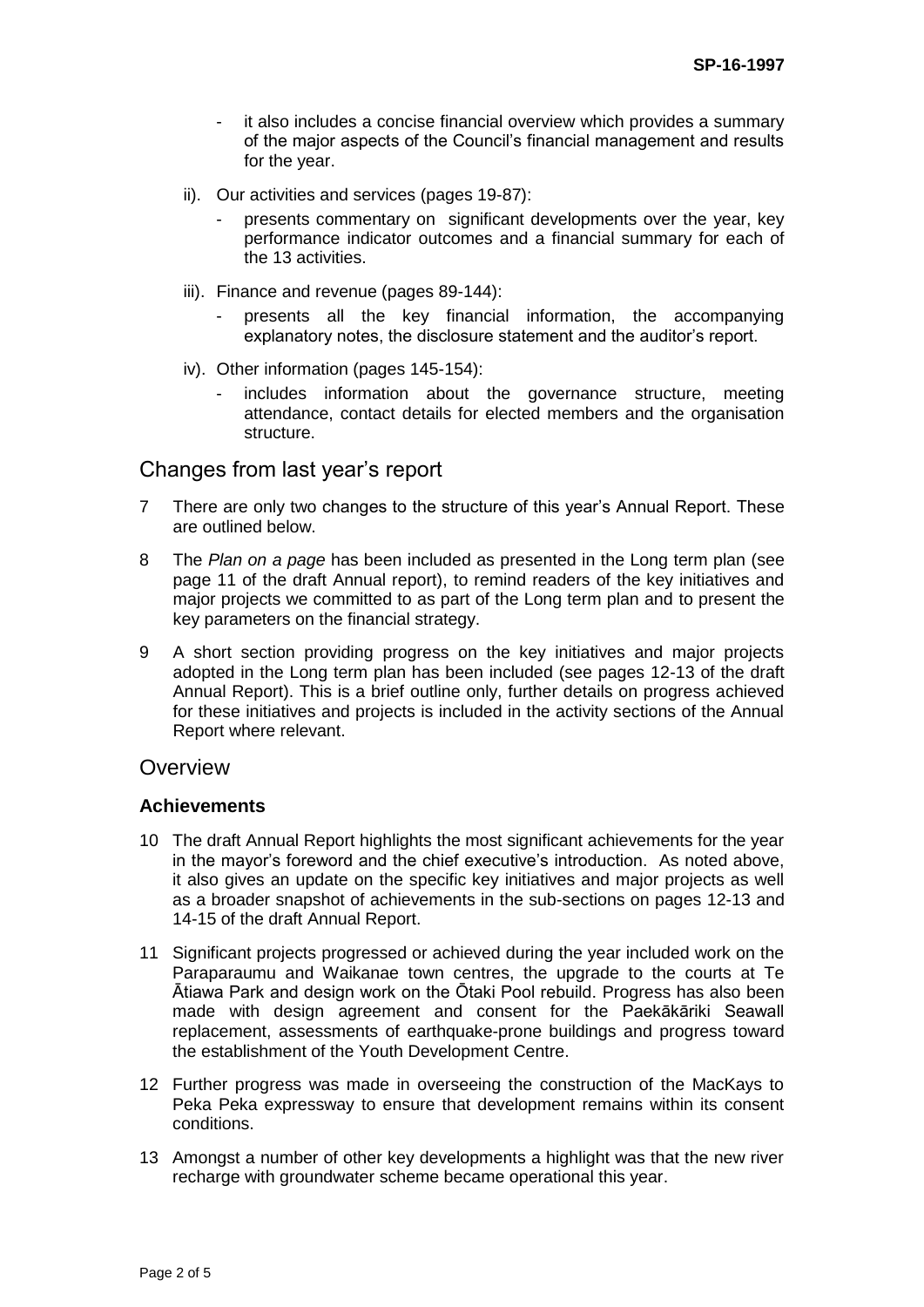- 14 All this was achieved against a background of also having to respond to some major weather-related events.
- 15 The following table summarises achievement against the 86 key performance indicators. Overall the Council achieved 86% of its 2015/16 KPI's. The result was 82% and 80% in the previous two years.

| <b>Key Performance Indicators</b> | <b>Year End Result</b><br>to 30 June 2016 | <b>Percentage</b> |
|-----------------------------------|-------------------------------------------|-------------------|
| Achieved                          | 74                                        | 86%               |
| No data $1$                       |                                           | $1\%$             |
| Not achieved                      | 11                                        | 13%               |
| <b>Total KPIs</b>                 | 86                                        | 100%              |

#### **Financial results**

*Changes to audited financial statements*

- 16 Council's financial statements, annual report disclosure statement (prudence benchmarks) and cost of activity statements are presented in the *Our finances* section of the draft Annual Report 2015/16.
- 17 The audited financial statements include minor changes made to the *Financial Report to 30 June 2016* (Corp 16-1951) presented to the Corporate Business Committee on 11 August 2016. These changes are summarised below.

|                                | 2015/16<br><b>Audited</b> | 2015/16<br><b>Financial</b><br><b>Report</b> | <b>Movement</b><br>Fav /(Unfav) |
|--------------------------------|---------------------------|----------------------------------------------|---------------------------------|
|                                | \$000                     | \$000                                        | \$000                           |
| Operating deficit for the year | 3,042                     | 2,976                                        | (66)                            |
| <b>Net Assets</b>              | 1,302,376                 | 1,302,442                                    | (66)                            |

18 The difference is mainly due to the revaluation of land vested to Council as required by accounting standards.

#### *Disclosure statement*

19 The Annual Report Disclosure Statement for the year ending 30 June 2016 presents Council's financial performance in relation to seven prudence benchmarks to enable assessment of whether the Council is prudently managing its revenues, expenses, assets, liabilities and general financial dealings.

 1 *The KPI for which we have no data is an Access and transport measure which relies on NZTA data to provide comparisons of roading maintenance costs with other local authorities. The NZTA data was not available in time to be included in the Annual Report.*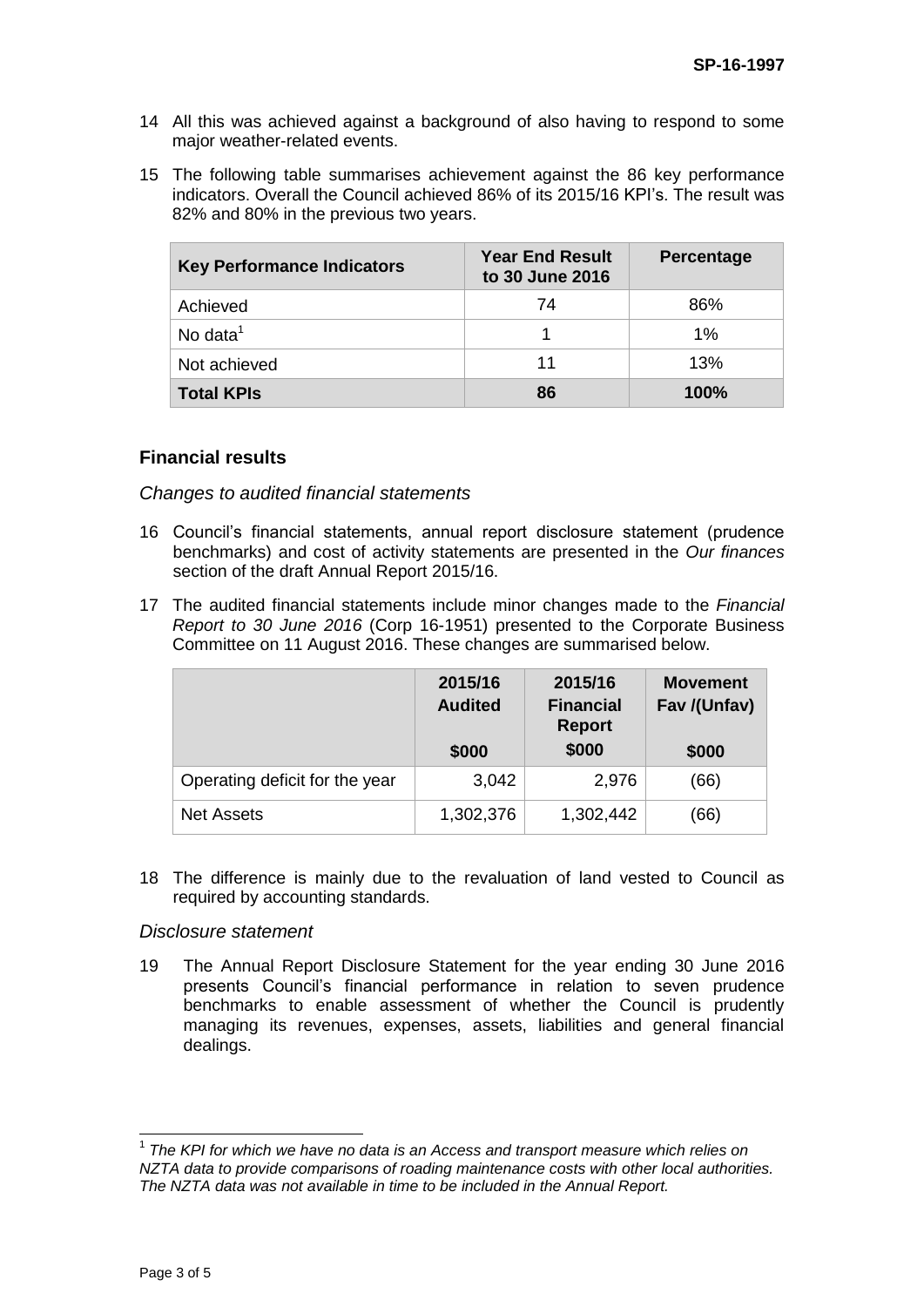- 20 Council met four of these benchmarks for the year ended 30 June 2016. The following benchmarks were not met:
	- Balanced Budget benchmark due to Council's non-funded depreciation policy;
	- Debt Servicing Benchmark The Council's net finance expense exceeded 10% of total revenue<sup>2</sup> mainly due to significant capital investment in the Kāpiti District over the past four years; and
	- Operational Control Benchmark actual cash flows from operating activities were below budget due to less water rates collected than planned following lower water demand and temporary timing differences of fourth quarter payment due dates.

### **CONSIDERATIONS**

### Policy considerations

21 There are no policies for the committee to consider in regard to this matter.

### Legal considerations

- 22 The draft Annual Report has been prepared to meet the requirements of the Local Government Act 2002 (the Act). The final Annual Report must contain an auditor's opinion on whether it meets the requirements of the Act.
- 23 The Act requires that the Council, within one month after the adoption of its Annual Report, must make publicly available both its Annual Report and a summary of the information contained in its Annual Report. The Annual Report Summary must also be audited to ensure that it represents, fairly and consistently, the information regarding the major matters dealt with in the full Annual Report. Ernst and Young have also provided an opinion on the Annual Report Summary.
- 24 The Annual Report and the Summary Annual Report will be made available to the public on the Council's website and through service centres and libraries after the Council meeting on 29 September 2016.

### Financial considerations

25 There are no financial or funding implications for the committee to consider.

#### Tāngata whenua considerations

26 A message from Tāngata Whenua has been included in this draft Annual Report.

# **SIGNIFICANCE AND ENGAGEMENT**

27 This matter has a low level of significance under Council policy.

 2 The benchmark is set at 10% because the projected population growth in Kāpiti is less than the projected national average growth rate. If it were equal to or above the national average the upper limit benchmark would be 15% and this benchmark would be met.